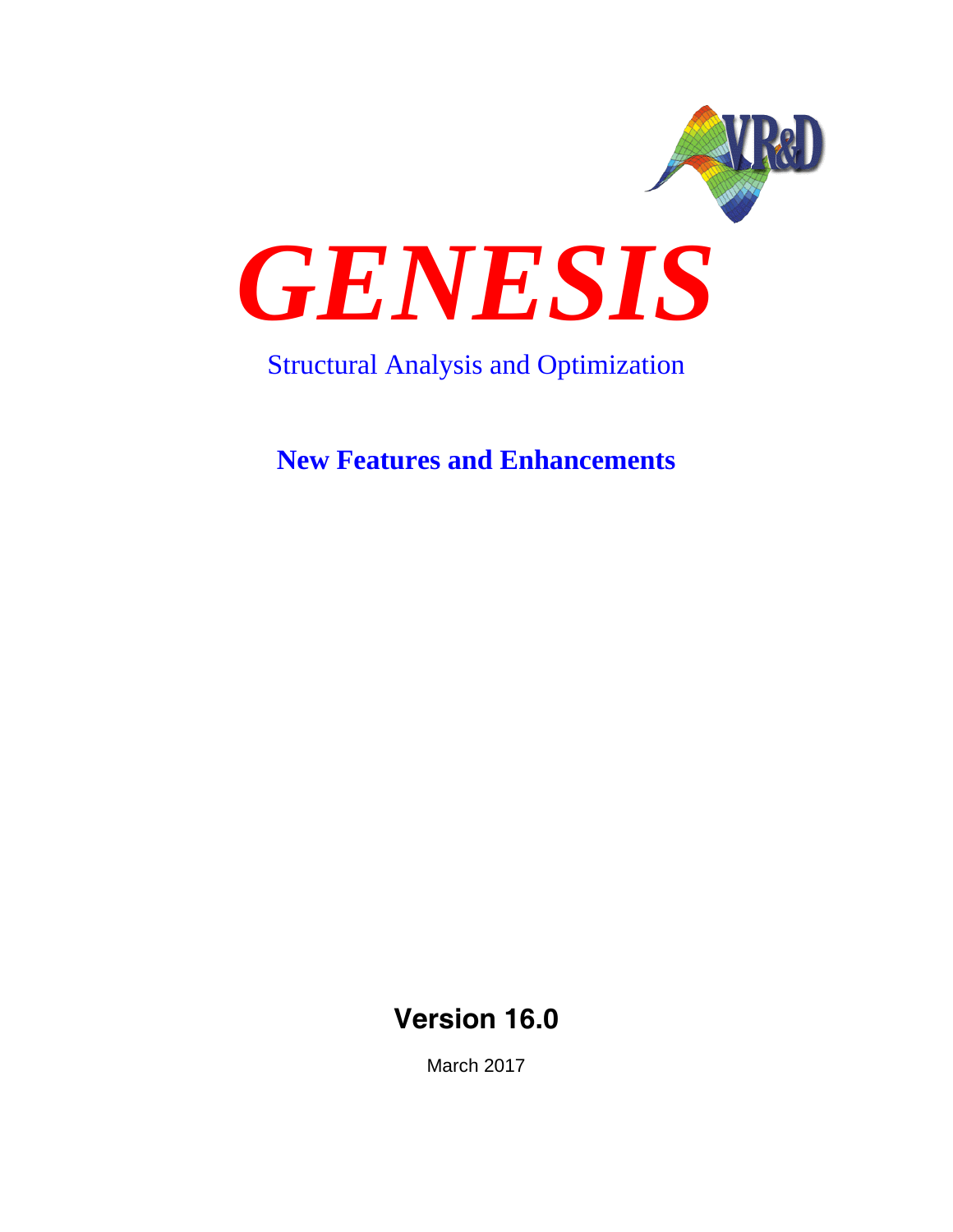- o **Executive Summary**
- o **Analysis Enhancements**
- o **Structural Optimization Enhancements**
- o **Output Enhancements**
- o **New Input Data**
- o **Enhanced Input Data**
- o **Enhanced Input Data Associated to Multi-Model**
- o **GENESIS Manual Updates**
- o **Changes in Version 16.0 with Respect to Version 15.0**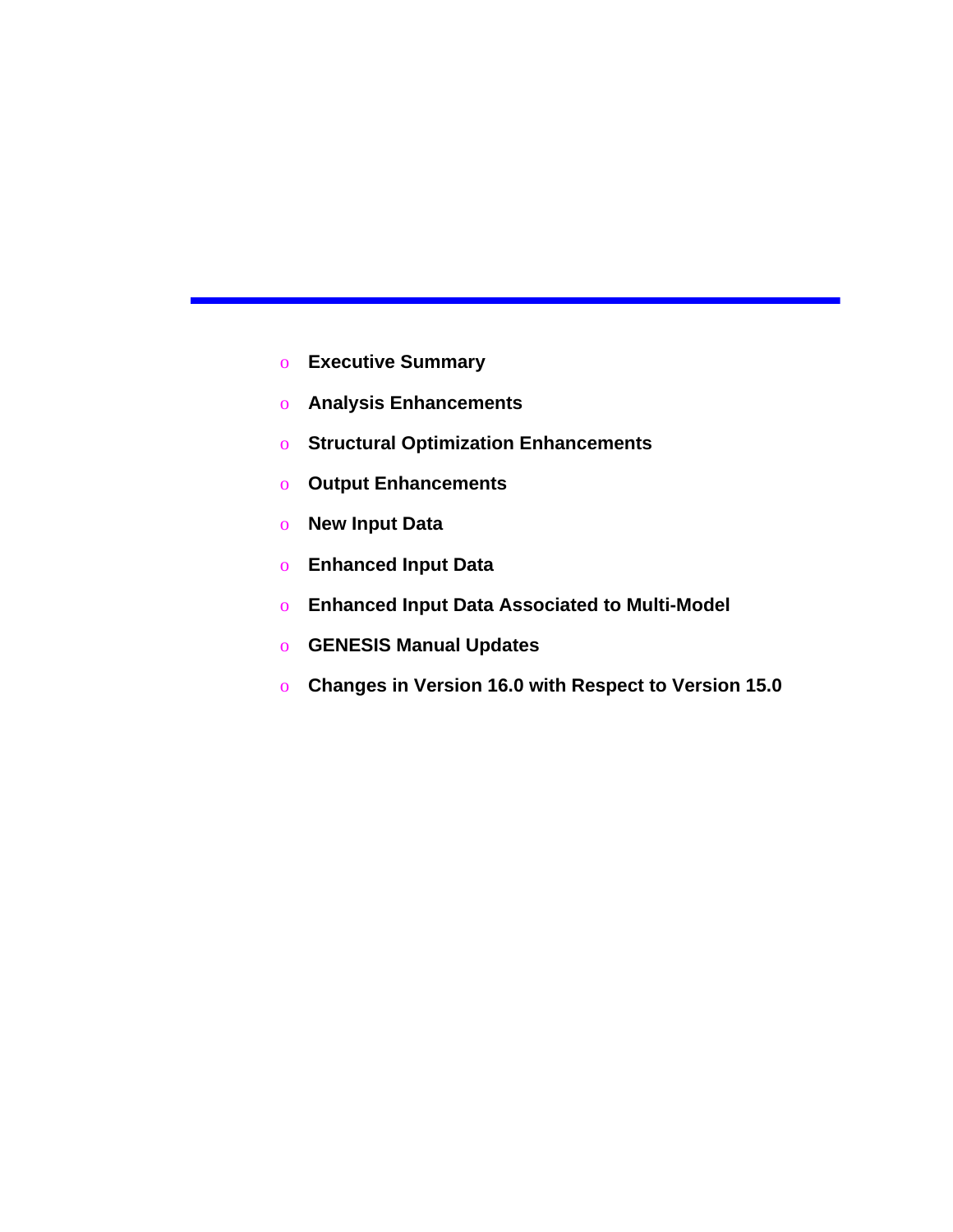## **1 Executive Summary**

This document describes the new and enhanced features added to *GENESIS* in version 16.0. Key enhancements include the following:

**Reliability Analysis**: Probability of failure of constraints can be calculated to asses reliability.

**Reliability Based Optimization**: Probability of failure results can be used in sizing and shape optimization to satify probabilitic constraints.

**Multi-model Optimization:** *GENESIS* 16.0 includes a mode that allows multiple optimization models to run simultaneously via a master optimization process. The individual sub-models may share some or all of their design variables with other submodels. Each sub-model may include its own private constraints and objectives. Using multi-model optimization, large-scale optimization problems may be solved on HPC clusters, with each sub-model analysis solver running on a separate compute node.

**Heat Transfer Topology Optimization:** Elements associated to MAT4 and MAT5 can now be topologycally designed using heat transfer loadcases. A new responses is avaiable in for this type of optimization: HTC (heat transfer compliance). The existing DRESP1-TEMP response can now be used with topology data too. TRESP1 can now reference TEMP.

**New Fabrication Constraints Option for Casting Constraints in Topology:** Casting constraints defined with FGX, FBX, FTX, FGY, FBY, FTY,FGZ, FBZ and/or FTZ can now be used with the no-hole option. This allows the user to get optimla designs that are watertight. In the past the no-hole option was only avaiable for stamping constraints.

**New von Mises Stress Response for Bar Elements Designed with DVPROP3 type CIRCLE.**

**Enhanced Contact Analysis:** For surface to surface contact inolving shell elements, thickness is now accounted for. Now, contact and glue connection behaves similarly.

**Enhanced Superelements:** Strain energy in residual problems that simultaneouly have inertia relief and superelements (DMIG) are now calculated to give the same value as the full system model.

**Updated DOT Optimizer:** *GENESIS* now uses DOT 7.2 which is the latest version of the DOT optimizer.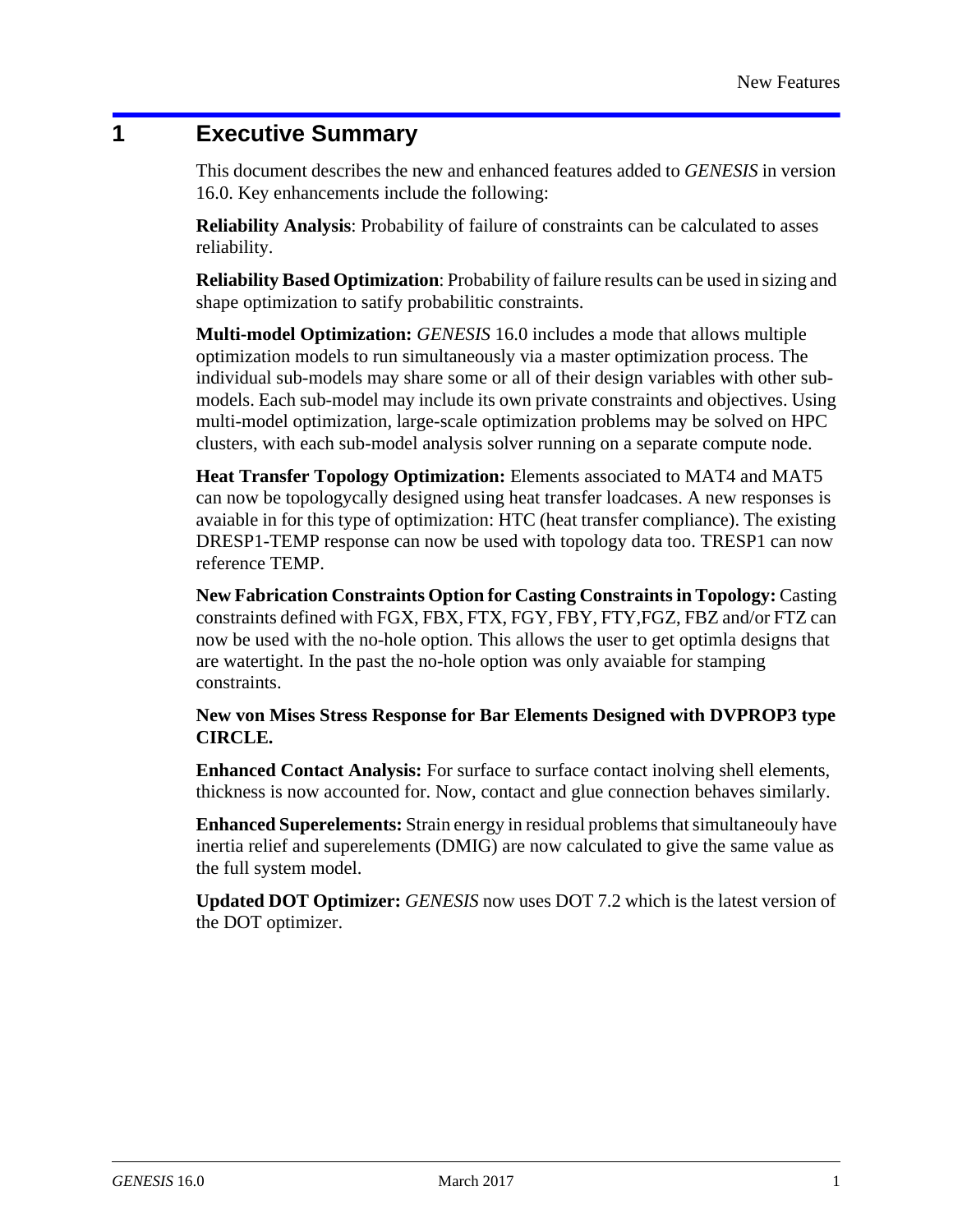### **2 Analysis Enhancements**

- 1. Reliability Analysis: Non-deterministic values can now be calculated for retained constraints used in optimization. For each design variable, the user now can input one of the following variability quantities:
	- Standard deviation
	- Coefficient of variation
	- Variance

The following non-deterministic values are now calculated and printed in the output file:

- Standard deviation
- Reliability
- Probability of failure Solution Control Command - RELIABILITY Bulk Data Statements - DVAR
- 2. Superelement Enhancement. Now generated superelement DMIG files include extra information required to calculate the total strain energy of a residual model subjected to inertia relief. This extra information will be automatically used in the residual model when the DMIG file is included in the bulk data.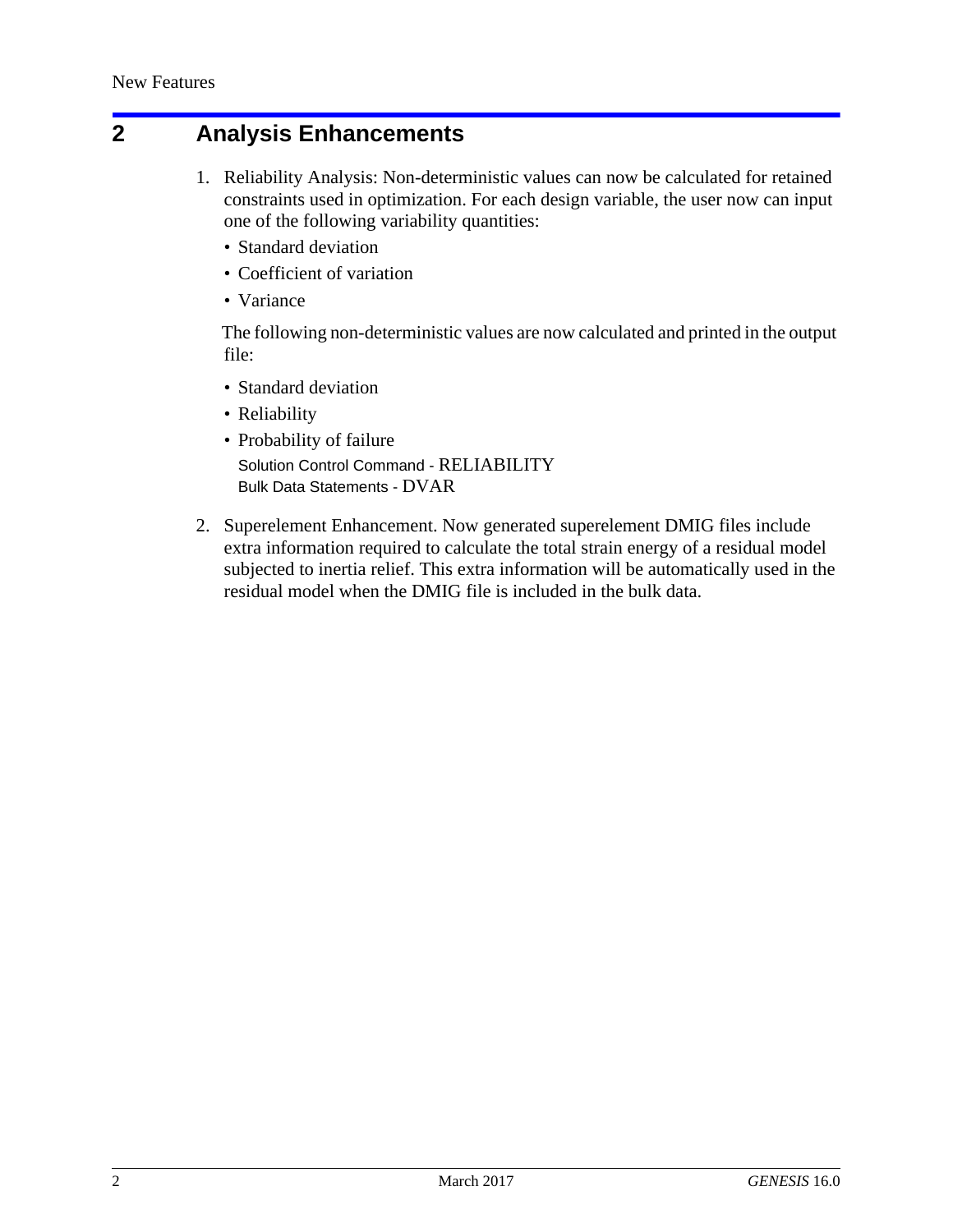## **3 Structural Optimization Enhancements**

- 1. Reliability Optimization: Probability of failure can now be constrained. Solution Control Command - RELIABILITY Bulk Data Statement - DOPT: RBOST Bulk Data Statements - DCONS,DCONS2
- 2. Multi-model Optimization: *GENESIS* 16.0 includes a mode that allows multiple optimization models to run simultaneously via a master optimization process. The individual sub-models may share some or all of their design variables with other sub-models. Each sub-model may include its own private constraints and objectives. Using multi-model optimization, large-scale optimization problems may be solved on HPC clusters, with each sub-model analysis solver running on a separate compute node.
- 3. Heat transfer topology optimization. Now topology variables can design heat transfer elements associated to MAT4 and MAT5. Bulk Data Statements -TPROP
- 4. Heat Transfer Compliance are now available as heat transer responses for optimization. Bulk Data Statements - DRESP1, TRESP1, RTYPE=HTC
- 5. TEMP Response: Temperatures are now available as heat transer responses for topology optimization. In the past TEMP was only available for parametric optimization.

Bulk Data Statements - DRESP1, TRESP1, RTYPE=TEMP

- 6. New von Mises Stress Response for Bars Elements**:** Two stress item codes for the CIRCLE cross section of the DVPROP3 library has been re-purposed to return the maximum von Mises stress on each bar end. Bulk Data Statements - DRESP1, and DVPROP3 with TYPE=CIRCLE
- 7. New Fabrication Constraints Option for Casting Constraints in Topology: Casting constraints defined with FGX, FBX, FTX, FGY, FBY, FTY,FGZ, FBZ and/or FTZ can now be used with the no-hole option. This allows the user to get optimla designs that are watertight. In the past the no-hole option was only avaiable for stamping constraints.

Bulk Data Statements - TSYM1, TSYM2 and TSYM3

- 8. Updated DOT: The latest version of the DOT optimizer, 7.2, is now available with GENESIS.
- 9. Enhanced Mesh Smoothing: The mesh smoothing algorithms have been adjusted to be more robust. This change should allow for larger shape changes before the mesh becomes too distorted.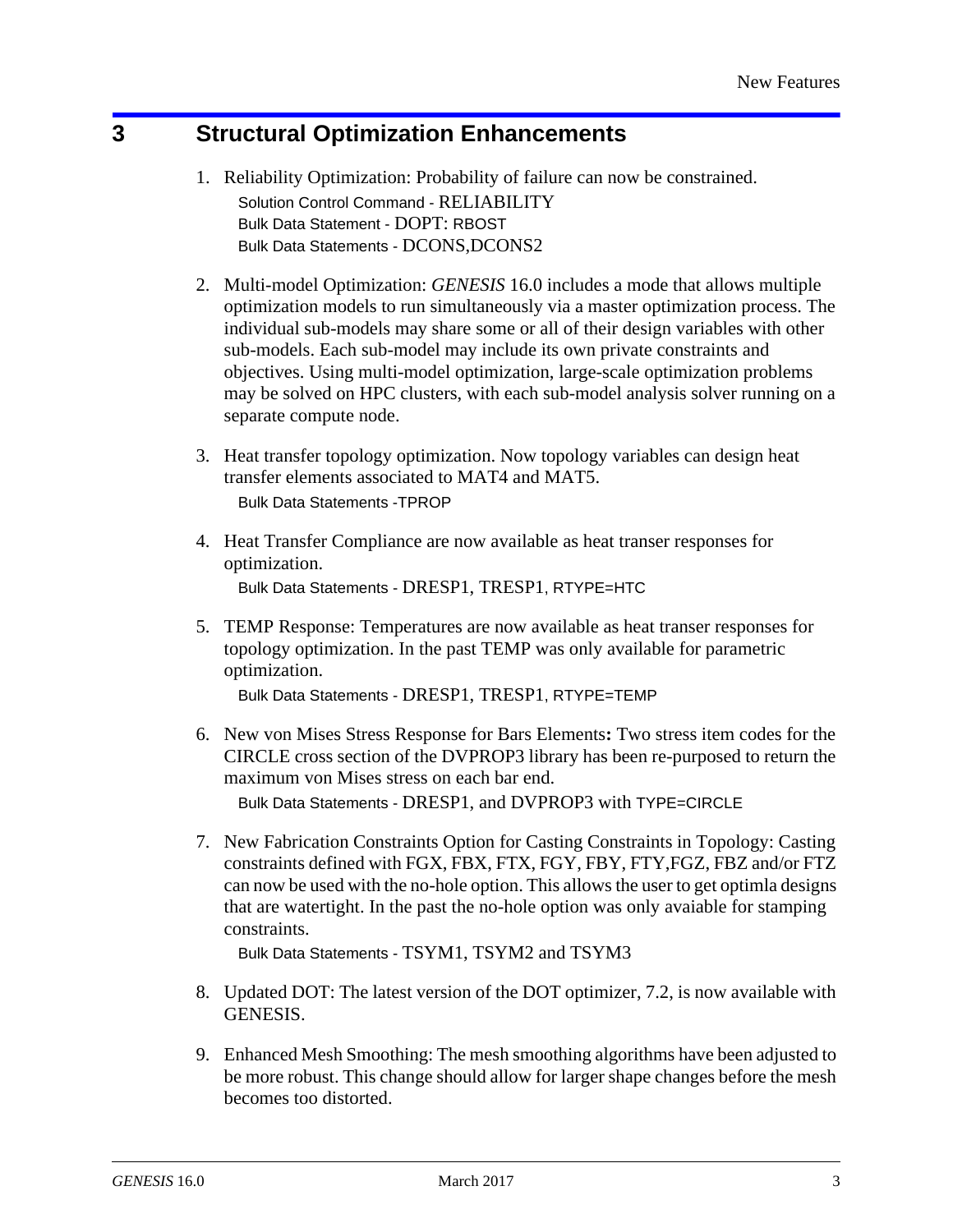#### New Features

10. Lua Scripting Enhancements: Lua scripts can now directly access and/or change constraint bounds through the new genesis.dcons function. This functionality enables access to advanced techniques, such as progressive constraint enforcement, to solve difficult problems. In addition, Lua scripts can now create charts in generated xlsx spreadsheet files.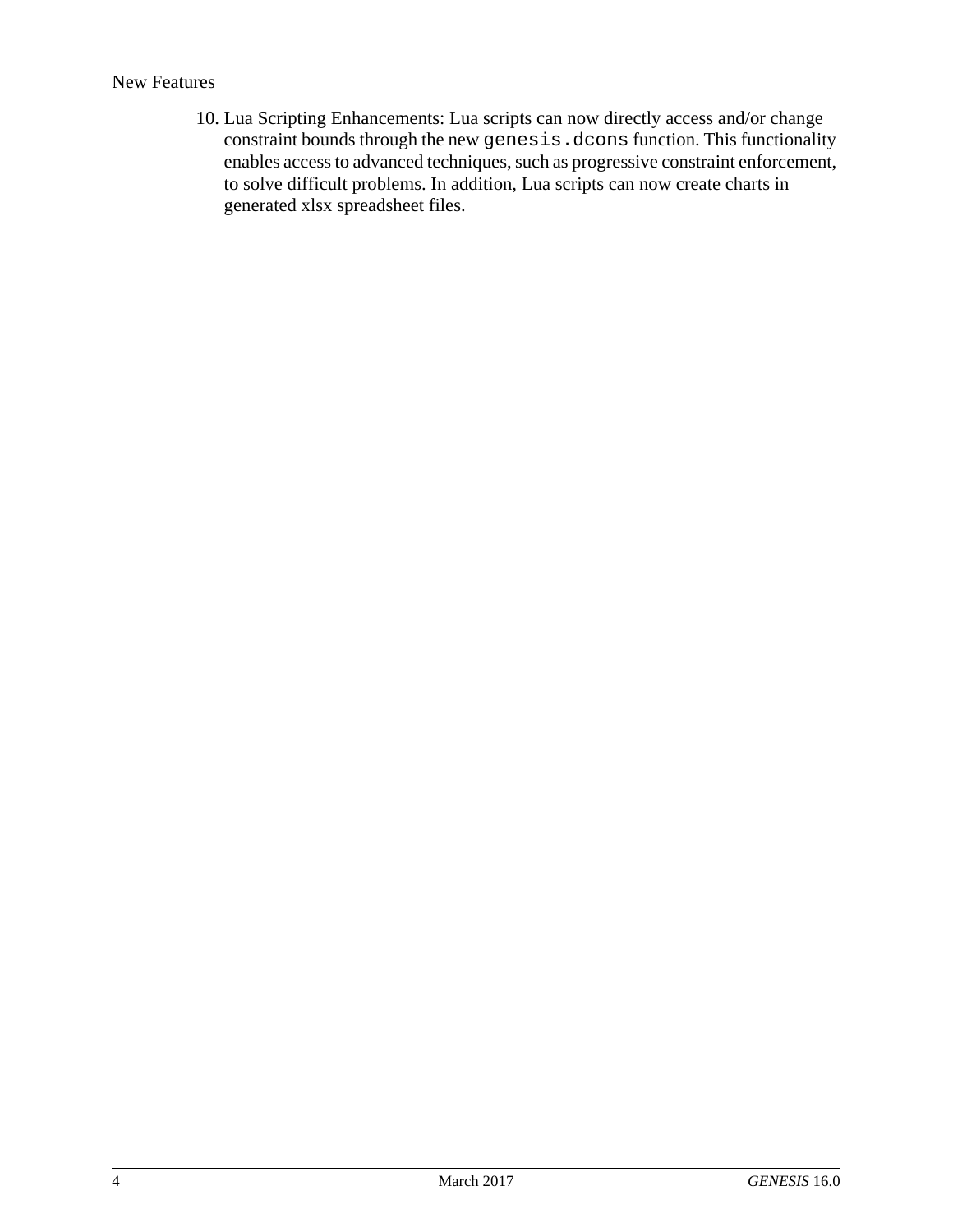# **4 Output Enhancements**

1. Reliabiltity Analaysis Postprocessing File. A new punch file \*RELxx.pch with probability of failure values is now available to assist visualizing reliability analsysis results.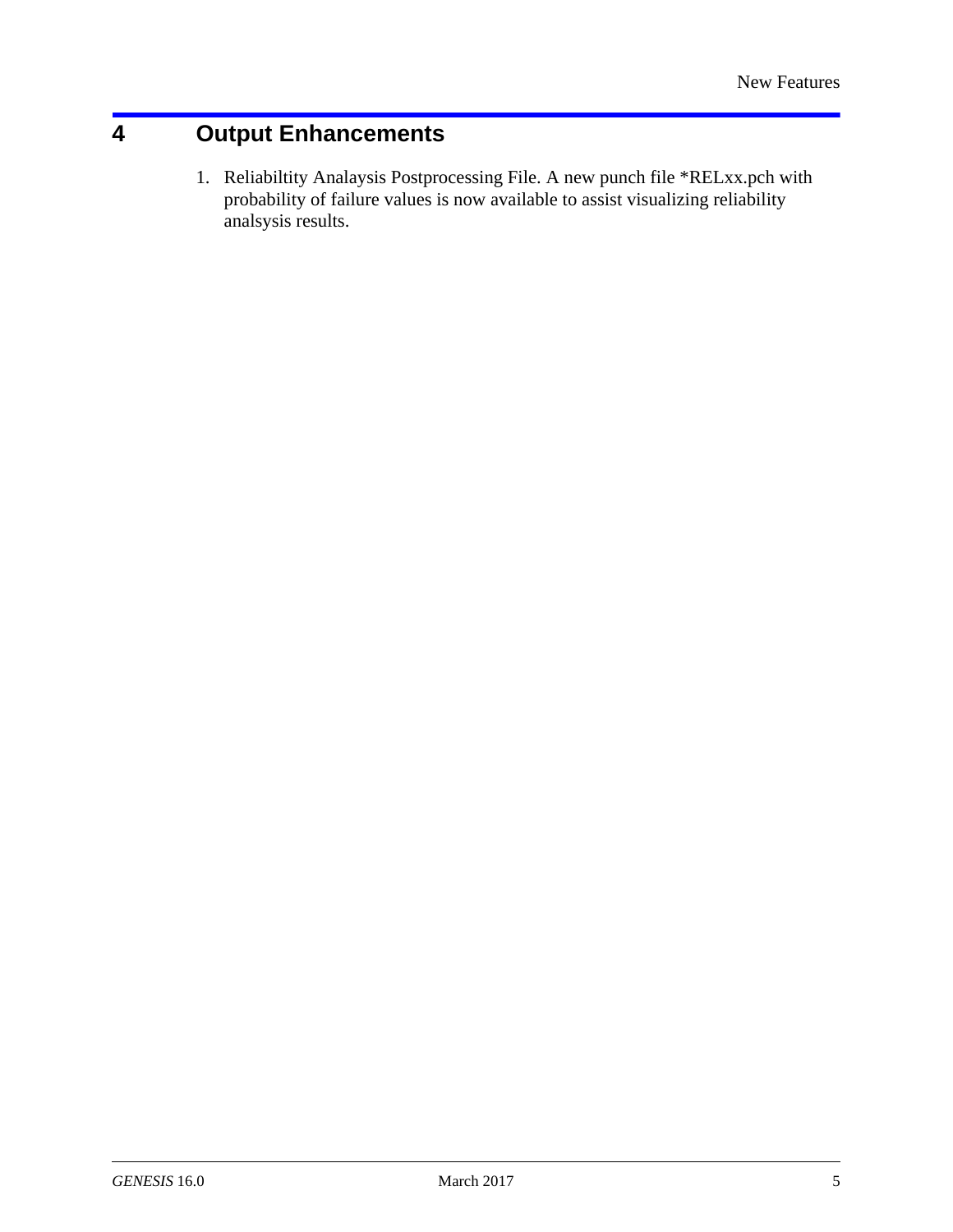# **5 New Input Data**

#### **5.1 Executive Control**

MODEL Defines the name of submodels. This data is only used in a master input file on multi-model runs.

#### **5.2 Solution Control**

RELIABILITY Solution control command that controls the amount of information to be printed on reliability analysis.

#### **5.3 New Analysis PARAMeters**

| <b>BCSRCH</b> | Flag to determine whether or not to account for the thickness of<br>CQUAD4/CQUAD8/CTRIA3/CTRIA6 elements when calculating the<br>normal distance for BCPAIR contact surfaces.<br>1: Default. Thickness will be accounted for. Distance is from the top<br>surface of the element.<br>0: Thickness is ignored. Distance is from the element reference plane.                                                                            |
|---------------|----------------------------------------------------------------------------------------------------------------------------------------------------------------------------------------------------------------------------------------------------------------------------------------------------------------------------------------------------------------------------------------------------------------------------------------|
| <b>GLSRCH</b> | Flag to determine whether or not to account for the thickness of<br>CQUAD4/CQUAD8/CTRIA3/CTRIA6 elements when calculating the<br>normal distance for CGLUE connected surfaces.<br>1: Default. Thickness will be accounted for. Distance is from the top or<br>bottom surface of the element, depending on which outward normal is<br>oriented appropriately.<br>0: Thickness is ignored. Distance is from the element reference plane. |

#### **5.4 New DOPT Parameters**

| <b>RBOST</b>  | Parameter to control when reliability optimization starts.<br>A value of -1 will make GENESIS 16.0 start the reliability optimization<br>process after the deterministic optimization process has converged.<br>A value of N will make GENESIS 16.0 start the reliability optimization<br>process after N deterministic optimization cycles have been<br>completed. If the deterministic optimization process finishes in M<br>design cycles with M less than N, then the probabilistic optimization<br>process is started in the M+1 design cycle. Default = $-1$ . |
|---------------|----------------------------------------------------------------------------------------------------------------------------------------------------------------------------------------------------------------------------------------------------------------------------------------------------------------------------------------------------------------------------------------------------------------------------------------------------------------------------------------------------------------------------------------------------------------------|
| <b>TPQVOL</b> | Parameter to control if the heat transfer load QVOL is affected $(=1)$ or<br>not $(=0)$ by the topology design variables. Default = 1.                                                                                                                                                                                                                                                                                                                                                                                                                               |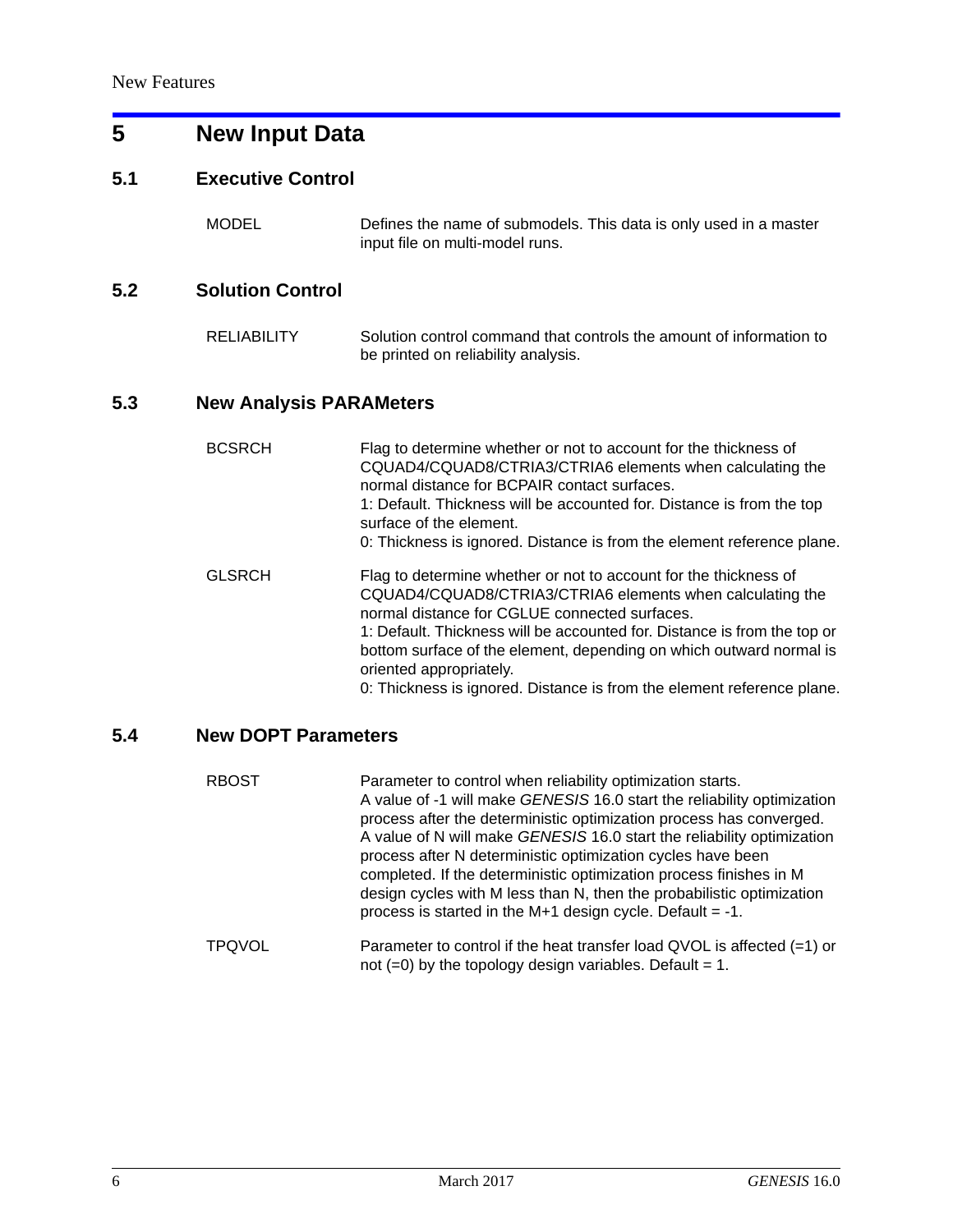# **6 Enhanced Input Data**

### **6.1 Bulk Data**

| <b>DVAR</b>       | Now accepts variability values for reliability analsysis and<br>optimization.                                                                                                                                                           |
|-------------------|-----------------------------------------------------------------------------------------------------------------------------------------------------------------------------------------------------------------------------------------|
| <b>DCONS</b>      | Now accepts probabilty of failure bounds for reliability optimization.                                                                                                                                                                  |
| DCONS2            | Now accepts probabilty of failure bounds for reliability optimization.                                                                                                                                                                  |
| <b>TPROP</b>      | Can now reference properties (such PSOLID, PSHELL, etc) that<br>reference MAT4 or Mat5. This enables topology optimization for heat<br>transfer.                                                                                        |
| <b>TPROPC</b>     | Can now reference properties (such PSOLID, PSHELL, etc) that<br>reference MAT4 or Mat5. This enables topology optimization for heat<br>transfer.                                                                                        |
| TSYM1             | Now allows NO-HOLE option for :<br>Filling from a general plane: FGX, FGY and FGZ<br>Filling from bottom: FBX, FBY and FBZ<br>Filling from top:FTX, FTY and FTZ<br>This allows the use to get castable design that are also watertight. |
| TSYM <sub>2</sub> | Now allows NO-HOLE option for :<br>Filling from a general plane: FGX, FGY and FGZ<br>Filling from bottom: FBX, FBY and FBZ<br>Filling from top:FTX, FTY and FTZ<br>This allows the use to get castable design that are also watertight. |
| TSYM3             | Now allows NO-HOLE option for :<br>Filling from a general plane: FGX, FGY and FGZ<br>Filling from bottom: FBX, FBY and FBZ<br>Filling from top:FTX, FTY and FTZ<br>This allows the use to get castable design that are also watertight. |

### **6.2 DRESP1/TRESP1- RTYPE Enhancements**

| HTC.   | Heat transfer compliance. Now available in TRESP1 and DRESP1.                                                                        |
|--------|--------------------------------------------------------------------------------------------------------------------------------------|
| TEMP   | Temperature. Now available in TRESP1.                                                                                                |
| STRESS | von Mises stresses on a bar with a circular section associated to<br>DVPROP3 - CIRCLE can now be used as a response in optimization. |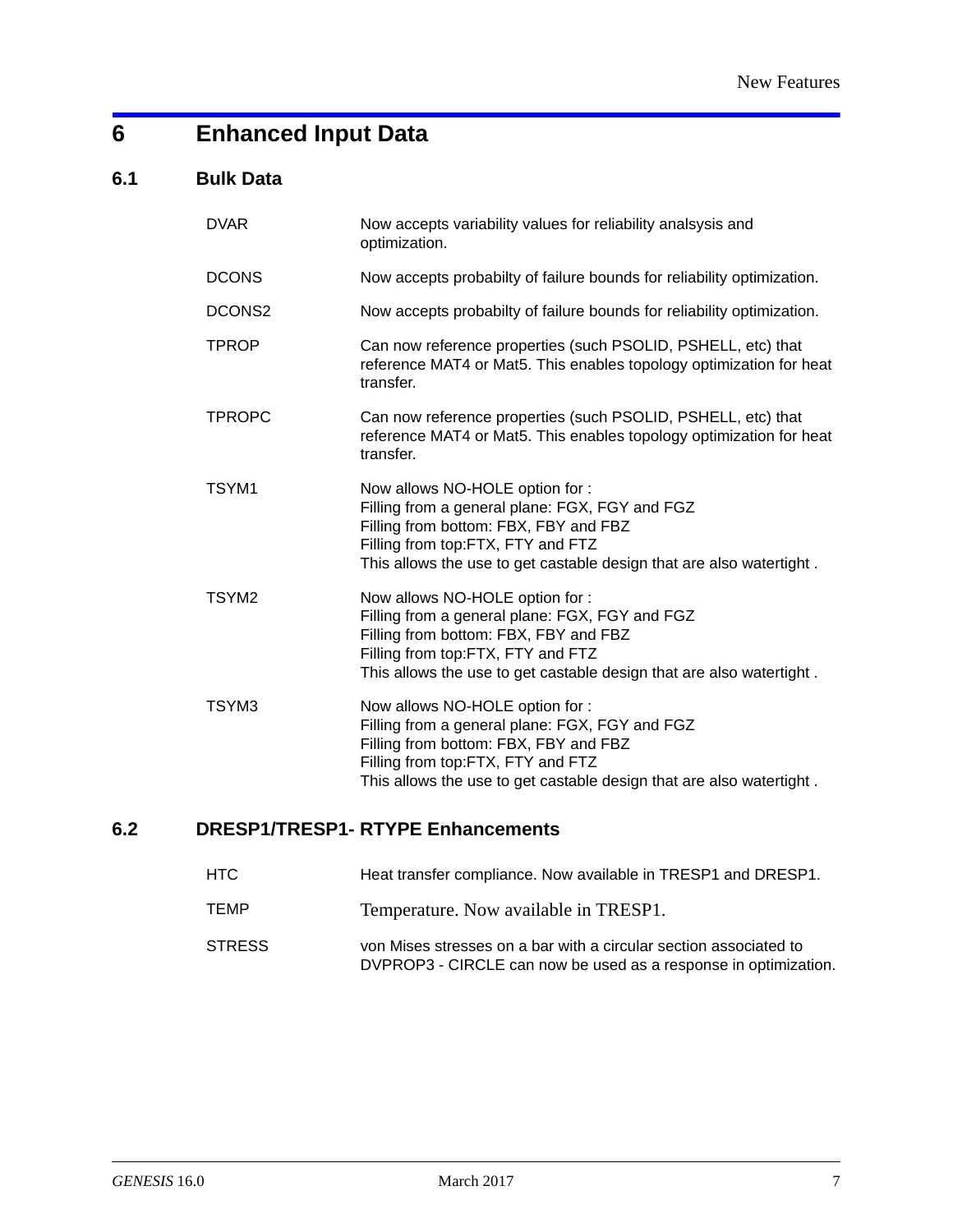# **7 Enhanced Input Data Associated to Multi-Model**

### **7.1 Executive Controls for Master Multi-Model input file**

| ANALYSIS<br><b>CEND</b> | These executive control commands, which are normally used in a<br>regular GENESIS input data, can now be used in a MASTER input |
|-------------------------|---------------------------------------------------------------------------------------------------------------------------------|
| <b>CHECK</b>            | data associated to MMO (Multi-Model Optimization).                                                                              |
| <b>DIAG</b>             |                                                                                                                                 |
| DRESP <sub>2</sub>      |                                                                                                                                 |
| <b>INCLUDE</b>          |                                                                                                                                 |
| <b>IOBUFF</b>           |                                                                                                                                 |
| <b>LENVEC</b>           |                                                                                                                                 |
| <b>RESTART</b>          |                                                                                                                                 |
| <b>SCRIPT</b>           |                                                                                                                                 |
| <b>SENSITIVITY</b>      |                                                                                                                                 |

### **7.2 Solution Control for Master Multi-Model input file**

| APRINT<br><b>BEGIN BULK</b><br><b>DPRINT</b><br>DRESP <sub>2</sub><br><b>ECHO</b><br><b>ECHOON</b><br><b>ECHOOFF</b><br><b>INCLUDE</b><br><b>LINE</b><br>OPRINT<br><b>SUBTITLE</b><br><b>TIMES</b><br>TITLE | These solution control commands, which are normally used in a<br>regular GENESIS input data, can now be used in a MASTER input<br>data associated to MMO (Multi-Model Optimization). |
|-------------------------------------------------------------------------------------------------------------------------------------------------------------------------------------------------------------|--------------------------------------------------------------------------------------------------------------------------------------------------------------------------------------|
| <b>UPRINT</b>                                                                                                                                                                                               |                                                                                                                                                                                      |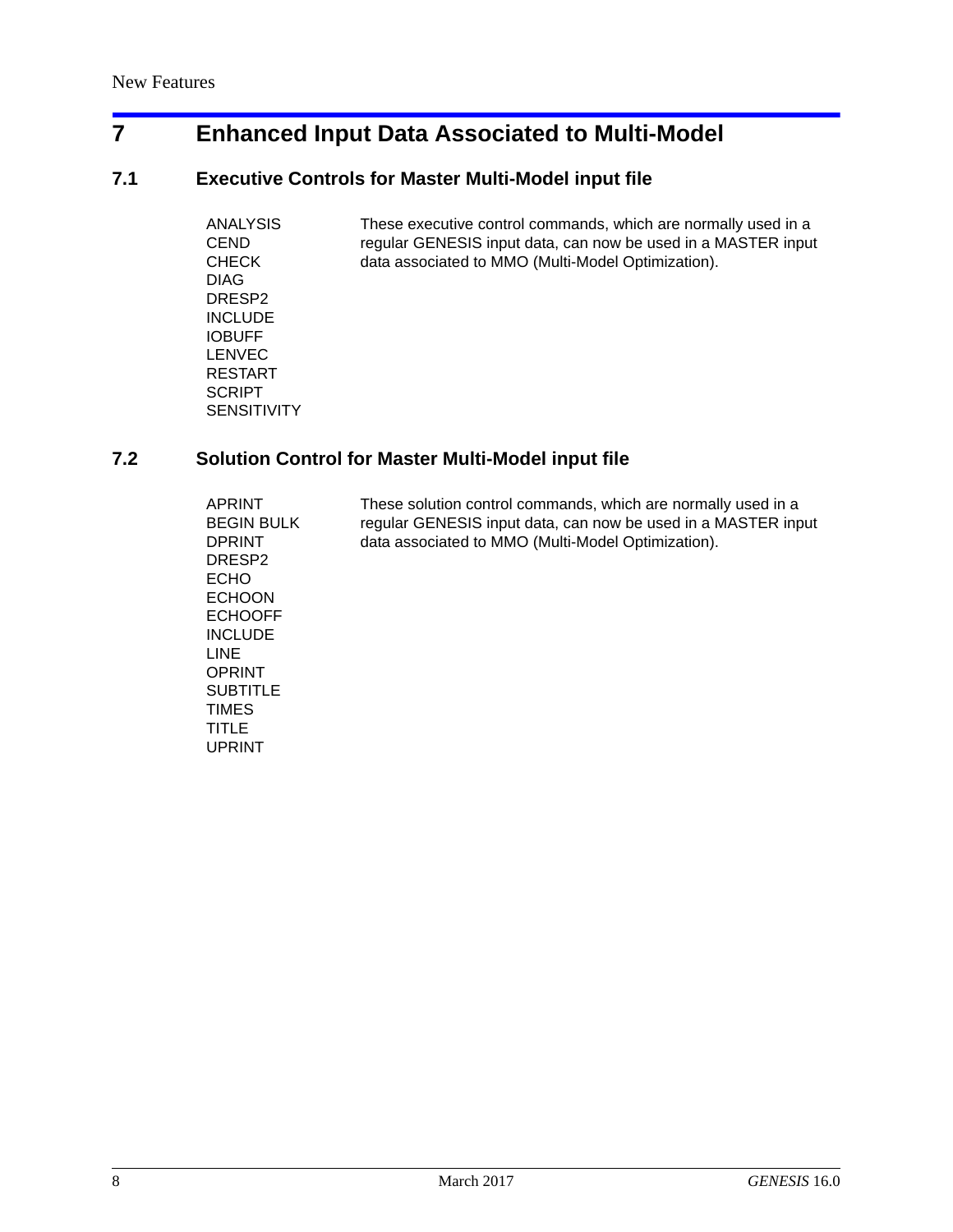# **7.3 Bulk Data for Master Multi-Model input file**

| <b>DCONS</b><br>DCONS2 | These bulk data entries, which are normally used in a regular<br>GENESIS input data, can now be used in a MASTER input data |
|------------------------|-----------------------------------------------------------------------------------------------------------------------------|
| <b>DEQATN</b>          | associated to MMO (Multi-Model Optimization).                                                                               |
| <b>DINDEX</b>          |                                                                                                                             |
| <b>DOBJ</b>            |                                                                                                                             |
| <b>DOPT</b>            |                                                                                                                             |
| DRESP <sub>2</sub>     |                                                                                                                             |
| DRESP <sub>3</sub>     |                                                                                                                             |
| <b>DSCREEN</b>         |                                                                                                                             |
| <b>DTABLE</b>          |                                                                                                                             |
| <b>ENDDATA</b>         |                                                                                                                             |
| <b>INCLUDE</b>         |                                                                                                                             |
| <b>TCONS</b>           |                                                                                                                             |
| TCONS2                 |                                                                                                                             |
| <b>TINDEX</b>          |                                                                                                                             |
| <b>TOBJ</b>            |                                                                                                                             |
| TRESP <sub>2</sub>     |                                                                                                                             |
| TRESP3                 |                                                                                                                             |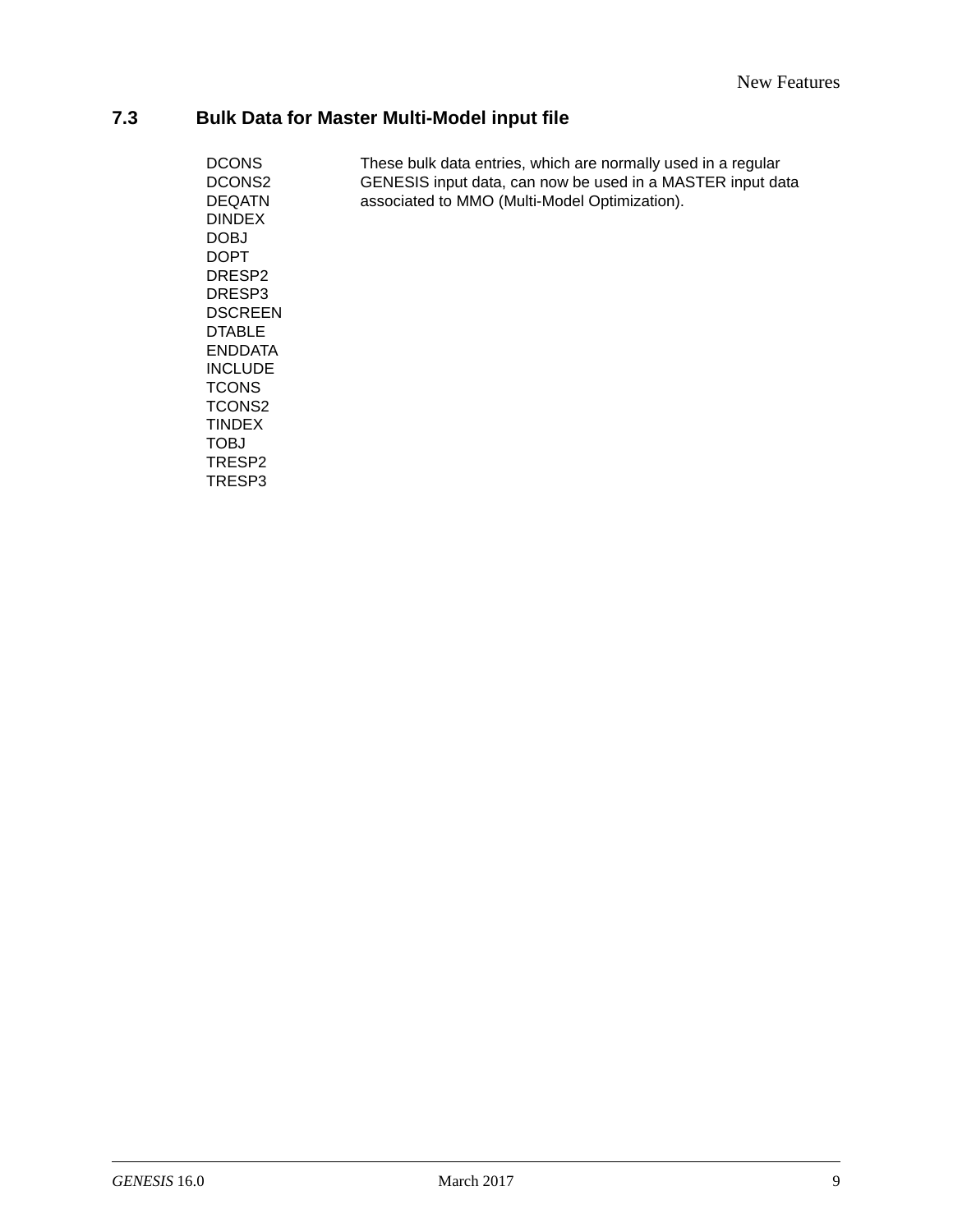# **8 GENESIS Manual Updates**

All *GENESIS* manuals have been updated to reflect the new features, as well as the new and modified data entries.

| <b>Manual Title</b>                              | <b>Filename</b> | <b>Status</b>                                                                          |
|--------------------------------------------------|-----------------|----------------------------------------------------------------------------------------|
| <b>GENESIS: Analysis Manual</b>                  | volume1.pdf     | Updated to reflect all enhanced and new<br>features.                                   |
| <b>GENESIS: Design Manual</b>                    | volume2.pdf     | Updated to reflect all enhanced and new<br>features.                                   |
| <b>GENESIS: Analysis Examples</b>                | volume3.pdf     | Updated.                                                                               |
| <b>GENESIS: Design Examples</b>                  | volume4.pdf     | Updated.                                                                               |
| <b>GENESIS: Quick Reference Manual</b>           | quickref.pdf    | Updated to reflect all changes and new<br>data entries                                 |
| <b>GENESIS: New Features and</b><br>Enhancements | newfeat.pdf     | This document which describes the<br>changes between GENESIS versions 16.0<br>and 15.0 |